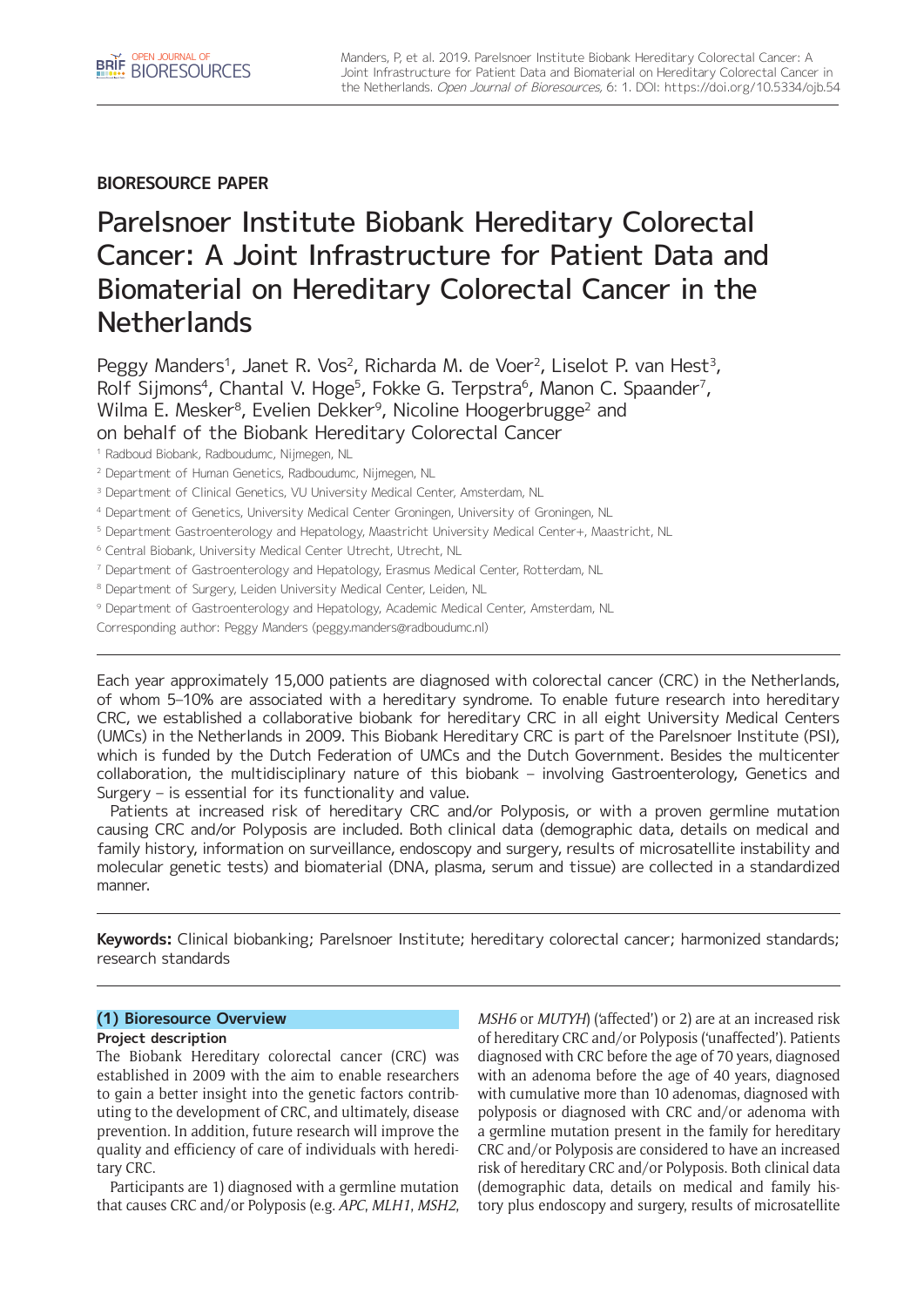instability and molecular genetic tests) and biomaterial (DNA, plasma and serum plus both unaffected colorectal tissue and affected colorectal tissue, i.e. adenoma or carcinoma) are collected in a standardized way.

The Biobank Hereditary CRC is part of the Parelsnoer Institute (PSI; [1]), which is a unique nationally representative biobanking partnership between the eight University Medical Centers (UMCs) in the Netherlands. As such the Biobank Hereditary CRC is embedded in a mature national infrastructure for biobanks.

# **Classification (1)**

Human.

## **Species**

Homo sapiens.

#### **Classification (2)**

Clinical biobank: biological samples and associated data, clinical data.

#### **Context**

# **Spatial coverage**

All eight University Medical Centers across the Netherlands: Academic Medical Center (Amsterdam), Erasmus Medical Center (Rotterdam), Leiden University Medical Center, Maastricht University Medical Center, Radboud University Medical Center (Nijmegen), University Medical Center Groningen, University Medical Center Utrecht, VU University Medical Center (Amsterdam).

Northern boundary: +53.4647366. Southern boundary: +50.757197. Eastern boundary: +7.222824. Western boundary: +3.364563.

#### **Temporal coverage**

Start data: 2009. End date: not applicable. The intention is to include patients as long as possible, which implies that biomaterial and associated data will be stored without time limitations.

#### **Temporal coverage for accessibility**

N/A.

The Biobank Hereditary CRC has not indicated a date when it has to be destroyed.

# **(2) Methods**

#### **Steps**

Eligible individuals for the Biobank Hereditary CRC are included at three different departments: the departments of Human Genetics, Surgery or Gastroenterology. Individuals are considered to be eligible when they have been diagnosed with a germline mutation that causes CRC and/or Polyposis, diagnosed with CRC before the age of 70 years or with an adenoma before the age of 40 years, diagnosed with cumulative more than 10 adenomas, diagnosed with polyposis, diagnosed with CRC and/or adenoma with a germline mutation present in the family for hereditary CRC and/or Polyposis. Patients are recruited

and consented in one of the participating UMC's by a clinician or a research nurse. Standard operating procedures (SOPs) are in place to cover the consent and withdrawal process.

Each department collects biomaterials in a uniform way and in a routine clinical care setting.

Tissue from a surgical procedure or colonoscopy will be stored as frozen or Formalin-Fixed Paraffin-Embedded (FFPE) material. Tissue samples are processed by trained and certified staff through the UMC histology departments and only surplus material is passed to the Biobank Hereditary CRC. Some participants will visit the UMC more often, e.g. for endoscopy surveillance. For these participants, follow-up data will be collected and samples of plasma, serum and tissue will be stored with a maximum of twice a year in order to reduce the burden. This will be the first two visits in a year because it is not possible to determine in advance which event is important.

Sample handling and storage are based on SOPs. These procedures were established by PSI to ensure standardized sample collection and handling, and to guarantee a collection of samples of high and reproducible quality [1]. Deviations from the SOPs are recorded using predefined categories which include: issues with haemolytic, lipemic, icteric, wrong tube, incorrect volume collected, storage temperature deviation, longer storage time, incorrect mixing/homogenization, different centrifugation process, storage problem or other deviation as free text. **Figure 1** shows the schematic workflow of the Biobank Hereditary CRC. The biomaterial is stored at each participating UMC. Note: this is a general workflow that can deviate in the different participating UMCs, depending on the local workflows.

#### **Stabilization/preservation**

**Table 1** gives an overview of procedures for collecting, processing and storing of samples defined in the Biobank Hereditary CRC's biomaterial protocol.

**Type of long-term preservation** See **Table 1**.

**Storage temperature** See **Table 1**.

# **Shipping temperature from patient/source to preservation or research use**

Body fluids (DNA, plasma, serum) from the clinical departments are transferred by the internal clinical transport service of each UMC to the Front Office of the laboratory that is responsible for the sample handling.

Fresh frozen and FFPE tissue are directly transferred from the operating rooms to the Department of Pathology by the internal clinical transport service of each UMC. The tissue should be sent in a good leak-proof, unadorned container with formalin. The volume of formalin should be at least twice as large as the tissue fragment. Until transport, tissue can best be stored at 4°C (refrigerator) or briefly at room temperature and not in (melting) ice.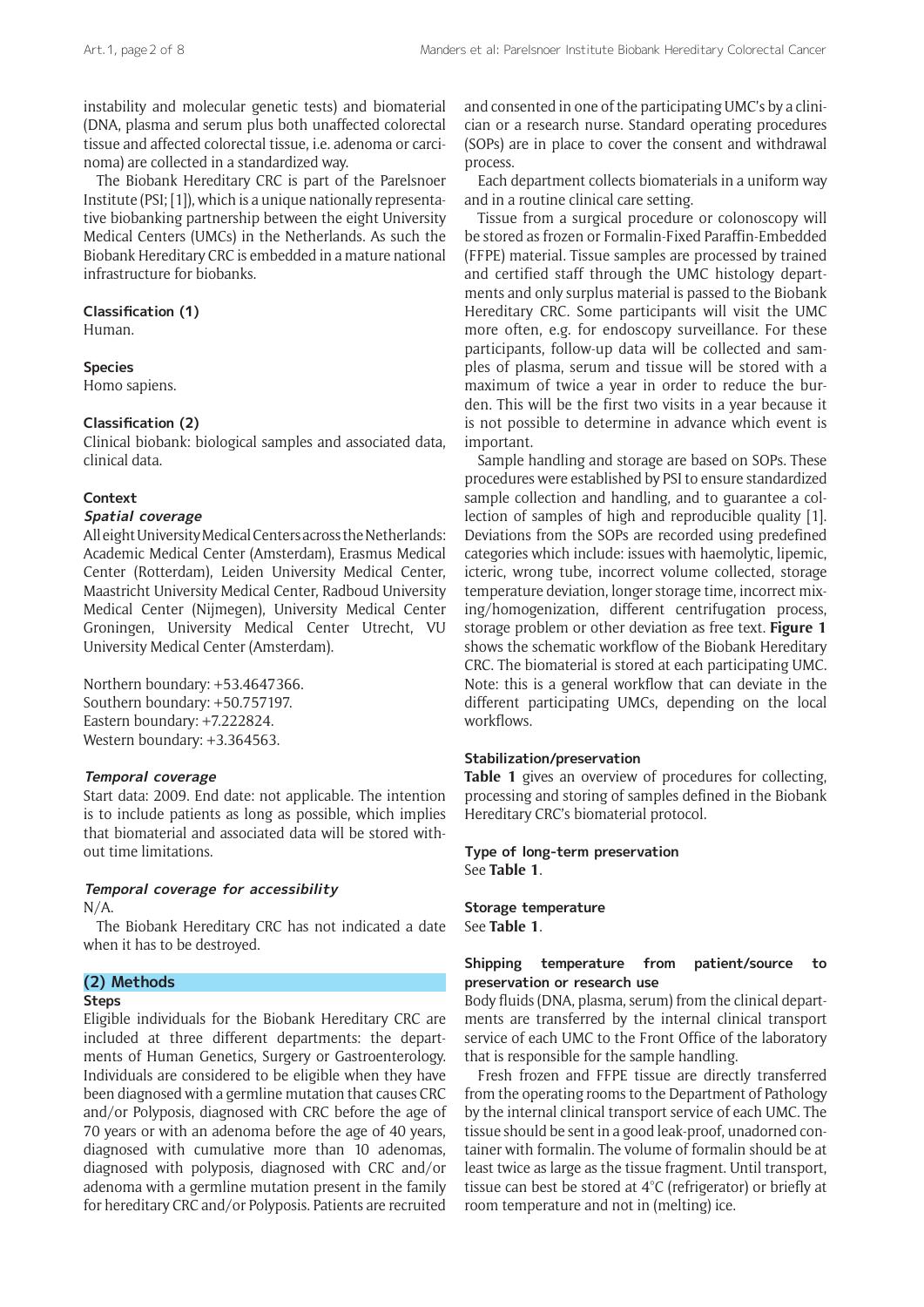

**Figure 1:** The flow of biomaterial and associated clinical data of the Biobank Hereditary CRC.

| Table 1: Overview of procedures on collection, processing and storage of samples defined in the Biobank Hereditary |  |  |  |  |
|--------------------------------------------------------------------------------------------------------------------|--|--|--|--|
| CRC's biomaterial protocol.                                                                                        |  |  |  |  |

| Sample                   | Volume/number                                  | Processing                                                                                                                  | Time between<br>sampling and<br>storage                                                 | Aliquoting                                                                                     | <b>Storage</b>      |
|--------------------------|------------------------------------------------|-----------------------------------------------------------------------------------------------------------------------------|-----------------------------------------------------------------------------------------|------------------------------------------------------------------------------------------------|---------------------|
| DNA (blood)              | 6 ml EDTA blood                                | Standard DNA isolation from<br>EDTA in clinical routine of the<br>Department of Human Genetics                              | Within 4 weeks<br>$(4^{\circ}C)$ or 3<br>months $\left(\leq -20^{\circ}\text{C}\right)$ | Stock solution, after<br>first issuance: normal-<br>ized fraction $100 \text{ ng/}\mu\text{L}$ | $-20^{\circ}$ C     |
| Serum                    | 10 ml, addition of<br>a clot activator         | $2,000 \times$ g at room temperature<br>for 10 minutes                                                                      | Within $2-4$<br>hours                                                                   | Maximum of six<br>aliquots (0.5 ml)                                                            | $-80^{\circ}$ C     |
| <b>EDTA</b><br>plasma    | $10 \text{ ml}$                                | $2,000 \times g$ at room temperature<br>for 10 minutes                                                                      | Within 2-4<br>hours                                                                     | Maximum of six<br>aliquots $(0.5 \text{ ml})$                                                  | $-80^{\circ}$ C     |
| Fresh frozen<br>tissue   | Sample of affected<br>and unaffected<br>tissue | Immediately frozen after collect-<br>ing the sample                                                                         | Immediate                                                                               | $0.5 \text{ cm}^3$ samples                                                                     | $-80^{\circ}$ C     |
| FFPE tissue <sup>1</sup> | Sample of affected<br>and unaffected<br>tissue | Immediately stored in formalin<br>after collecting the sample (0.5<br>cm <sup>3</sup> ), afterwards embedded in<br>paraffin | Immediate<br>fixation                                                                   | $0.5 \text{ cm}^3$ samples                                                                     | Room<br>temperature |

1 FFPE = Formalin-Fixed Paraffin-Embedded.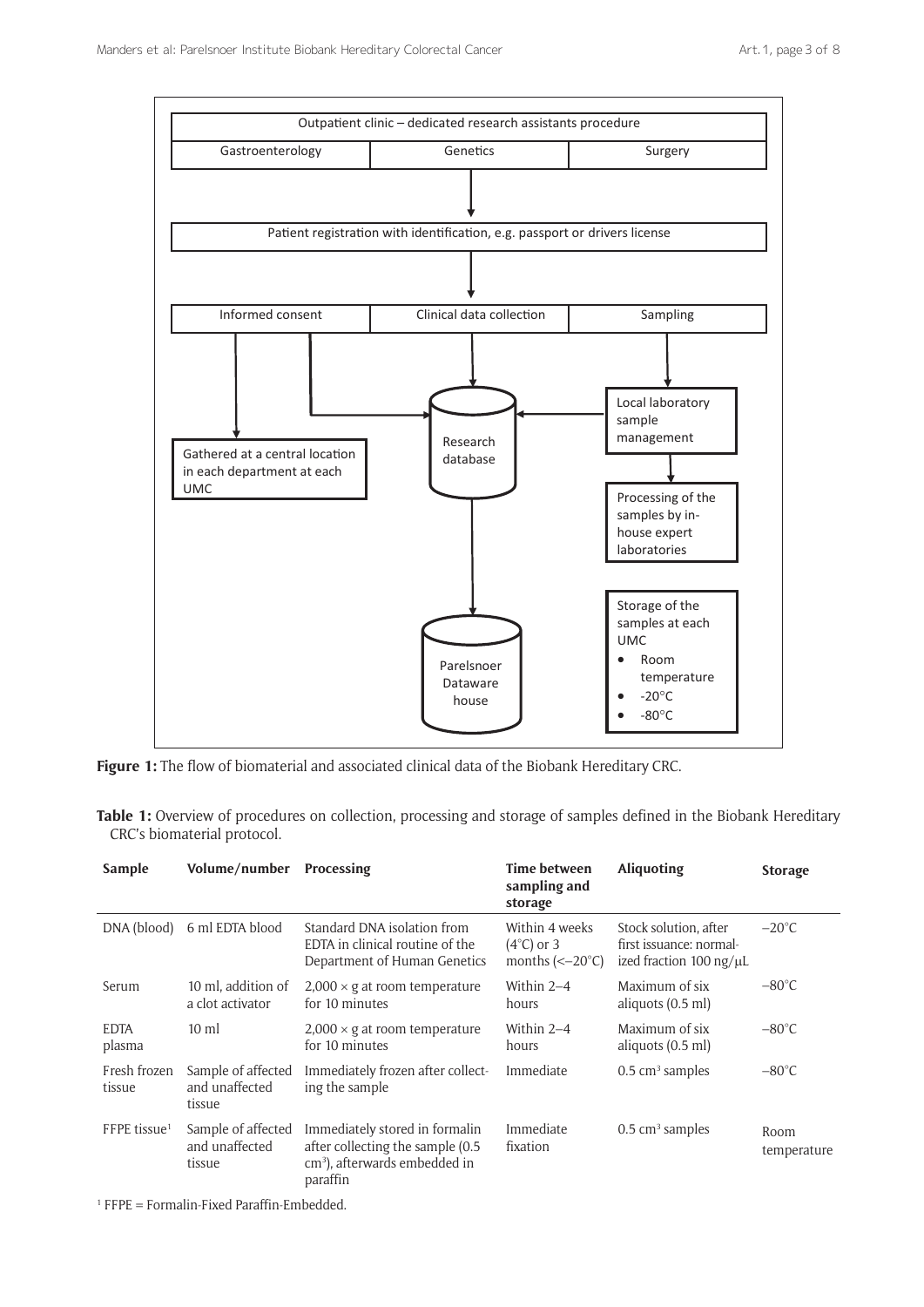# **Shipping temperature from storage to research use**

Body fluids, or materials and fresh frozen tissue samples are shipped on an excess of dry ice (–80°C) and FFPE samples at room temperature. Shipment is carried out by various certified courier services. At the moment, data loggers are not used. However, each confirmation of receipt of a shipment attests that sufficient dry ice was still present in the package.

#### **Quality assurance measures**

The sample handling is embedded in the quality management system of all cooperating UMC's [1]. Process control is based on SOPs that cover all phases of biobanking: collection, pre-analysis, registration, processing and storage of the samples.

### **Source of associated data**

For the Biobank Hereditary CRC a minimal dataset was defined. This dataset comprises patient information collected in the context of routine daily clinical practice (**Table 2**). At baseline clinical data is collected on demographic data, details on medical and family history plus endoscopy and surgery, results of microsatellite instability and molecular genetic tests. During the follow-up, data is obtained on the treatment of the patient. Furthermore, in order to facilitate complete follow-up information on all included patients, connections to existing medical registries are actively sought (e.g. links to registries for vital status, cause of death, cancer diagnoses and pathology records).

The Biobank Hereditary CRC guarantees the privacy of the participants, because both biomaterial and the associated clinical data are stored using unique codes.

As described by Manniën et al., the information supplied by each UMC is periodically uploaded, after validation, to the central database of PSI for storage on a national level [1]. During the upload of data to central database, a Trusted Third Party encrypts identifiers of each UMC.

#### **Ethics Statement**

In 2009, the local Research Ethics Committees (RECs) of all UMCs have approved the initiation of the Biobank Hereditary CRC. Each research proposal that includes the use of biomaterial and/or clinical data of the Biobank Hereditary CRC must be submitted to the scientific review committee of the Biobank Hereditary CRC. This committee will decide whether a protocol is relevant and valid. As a next step, the research proposal has to be approved by the REC or a formal Institutional Review Board (IRB). These committees will assess whether the study objective fits the scope of the Biobank Hereditary CRC and its informed consent procedure.

Eligible patients are invited to participate in the Biobank Hereditary CRC, and sign the informed consent after understanding the goals of the biobank. SOPs are in place to cover the consent and withdrawal process.

#### **Constraints**

Geographical: the Biobank Hereditary CRC collects biomaterial primarily collected at UMCs, tertiary care hospitals. Only patients who provided written informed consent are included. Participants may withdraw their consent at all times.

## **(3) Bioresource description**

**Object name**

The Biobank Hereditary CRC.

#### **Bioresource name**

The Biobank Hereditary CRC.

## **Bioresource location**

All eight UMCs across the Netherlands participate in PSI:

- Academic Medical Center, Meibergdreef 9, 1105 AZ Amsterdam, The Netherlands
- Erasmus Medical Center, 's-Gravendijkwal 230, 3015 CE Rotterdam, The Netherlands
- Leiden University Medical Center, Albinusdreef 2, 2333 ZA Leiden, The Netherlands
- Maastricht University Medical Center, P. Debyelaan 25, 6229 HX Maastricht, The Netherlands
- Radboud university medical center, Geert Grooteplein-Zuid 10, 6525 GA Nijmegen, The Netherlands
- University Medical Center Groningen, Hanzeplein 1, 9713 GZ Groningen, The Netherlands
- University Medical Center Utrecht, Heidelberglaan 100, 3584 CX Utrecht, The Netherlands
- VU University Medical Center, De Boelelaan 1117, 1081 HV Amsterdam, The Netherlands

#### **Bioresource contact**

Peggy Manders, Geert Grooteplein-Zuid 10, 6525 GA Nijmegen, The Netherlands. Email: [peggy.manders@radboudumc.nl](mailto:peggy.manders@radboudumc.nl)

# **Bioresource URL**

[http://www.parelsnoer.org/page/en/Parels?](http://www.parelsnoer.org/page/en/Parels?mod[Parelsnoer_Module_Pearl][n]=25) [mod\[Parelsnoer\\_Module\\_Pearl\]\[n\]=25](http://www.parelsnoer.org/page/en/Parels?mod[Parelsnoer_Module_Pearl][n]=25)

# **Identifier used**

N/A

# **Bioresource type**

The Biobank Hereditary CRC Radboud Biobank is a collaborative clinical biobank. It stores biomaterials (see **Table 1**) and clinical data (**Table 2**) of individuals with an increased risk of hereditary CRC and/or Polyposis or diagnosed with a gene mutation which causes CRC and/or Polyposis and achieves almost total population coverage because the larger part is seen in a UMC.

## **Type of sampling**

The Biobank Hereditary CRC is a biobank that combines both 'affected' individuals diagnosed with a gene mutation that predisposes to CRC and/or Polyposis (e.g. APC, MLH1, MSH2, MSH6 or MUTYH) and 'unaffected' individuals at increased risk of hereditary CRC and/or Polyposis (i.e diagnosed with a CRC or adenoma at a relatively young age).

**Anatomical site** See **Table 3**.

**Disease status of patients/source** See **Table 3**.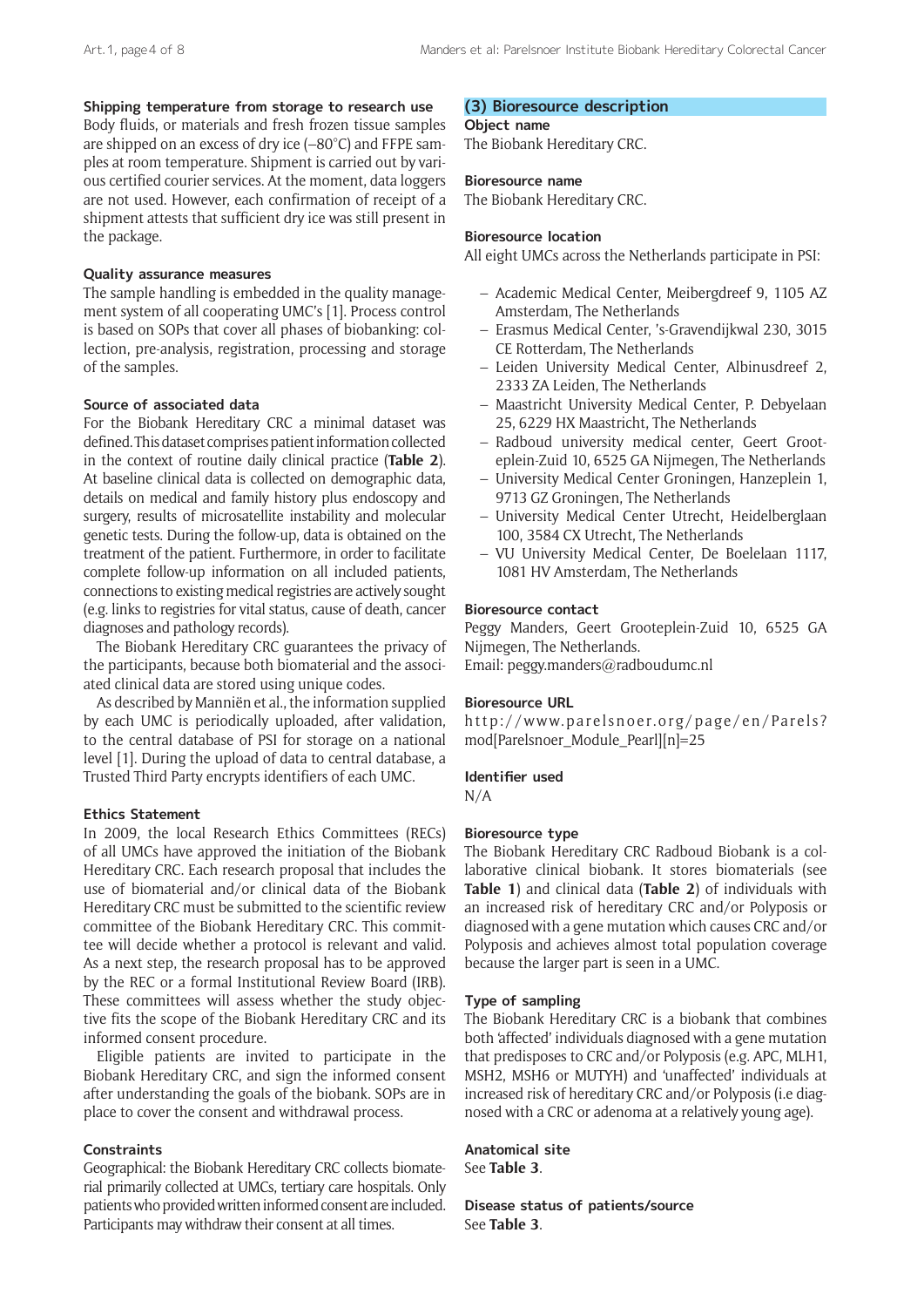|  | Table 2: Overview of patient information collected in the context of the Biobank Hereditary CRC. |  |
|--|--------------------------------------------------------------------------------------------------|--|
|--|--------------------------------------------------------------------------------------------------|--|

| Data category <sup>1</sup>                                             | Items $1$                                                                                                                                                                                                                                                                                                                                                                                                                                                                                                                                                                                                                                                                                                                                                                                                   |
|------------------------------------------------------------------------|-------------------------------------------------------------------------------------------------------------------------------------------------------------------------------------------------------------------------------------------------------------------------------------------------------------------------------------------------------------------------------------------------------------------------------------------------------------------------------------------------------------------------------------------------------------------------------------------------------------------------------------------------------------------------------------------------------------------------------------------------------------------------------------------------------------|
| General information of the<br>patient                                  | Identifier<br>Date of birth<br>Gender<br>Date of inclusion<br>Patient category<br>Ethnicity/race<br>Date of death<br>Autopsy has been performed<br>Cause of death                                                                                                                                                                                                                                                                                                                                                                                                                                                                                                                                                                                                                                           |
| Information on medical<br>history of the patient                       | Date of consult<br>No previous surgery or admission to a hospital<br>CRC<br>CRC – date of diagnosis<br>Diagnosis of CRC - based on complaints<br>Diagnosis of CRC - based on surveillance CRC<br>Year of start surveillance CRC<br>Type of surveillance used at diagnosis of CRC<br>Date of penultimate surveillance<br>Additional remarks regarding CRC in general<br>Adenomas<br>Adenomas – date of diagnosis<br>Colitis Ulcerosa/M. Crohn<br>Colitis Ulcerosa/M. Crohn - date of diagnosis<br>Date of first visit to a hospital<br>Above 10 adenomas (cumulative)<br>Date of diagnosis of 10th adenoma<br>Above 10 polyps unlike adenoma<br>Date of diagnosis of 10th polyp unlike adenoma<br>Cancer unlike CRC<br>Cancer unlike CRC - date of diagnosis<br>Additional remarks regarding medical history |
| <b>Intoxication</b>                                                    | Smoker's category<br>Type of tobacco<br>Amount of cigarettes per day<br>Year of start smoking<br>Last year of stop smoking<br>Passive smoker                                                                                                                                                                                                                                                                                                                                                                                                                                                                                                                                                                                                                                                                |
| <b>Physical examination</b>                                            | Height (cm)<br>Current weight (kg)<br>Weight at endoscopy (kg)<br>Weight at surgery (kg)<br>Highest weight (excl. pregnancy $-$ kg)<br>Year of highest weight                                                                                                                                                                                                                                                                                                                                                                                                                                                                                                                                                                                                                                               |
| <b>Information on first</b><br>degree family members of<br>the patient | Relationship between first degree family member and patient<br>Year of birth of first degree family member<br>Date of inquiry of medical history of first degree family member<br>Medical history of first degree family member<br>Age at diagnosis of first degree family member<br>Date of death of first degree family member<br>First degree family member participant of biobank                                                                                                                                                                                                                                                                                                                                                                                                                       |
| <b>Genetic testing</b>                                                 | Genetic testing started in family<br>Year of start genetic testing<br>Genetics center<br>Germline mutation present (patient or family)<br>Gene with germline mutation<br>Name of germline mutation<br>Is the patient a mutation carrier<br>Year of diagnosis germline mutation - patient<br>Molecular diagnostics on colorectal related material<br>Microsatellite instability present                                                                                                                                                                                                                                                                                                                                                                                                                      |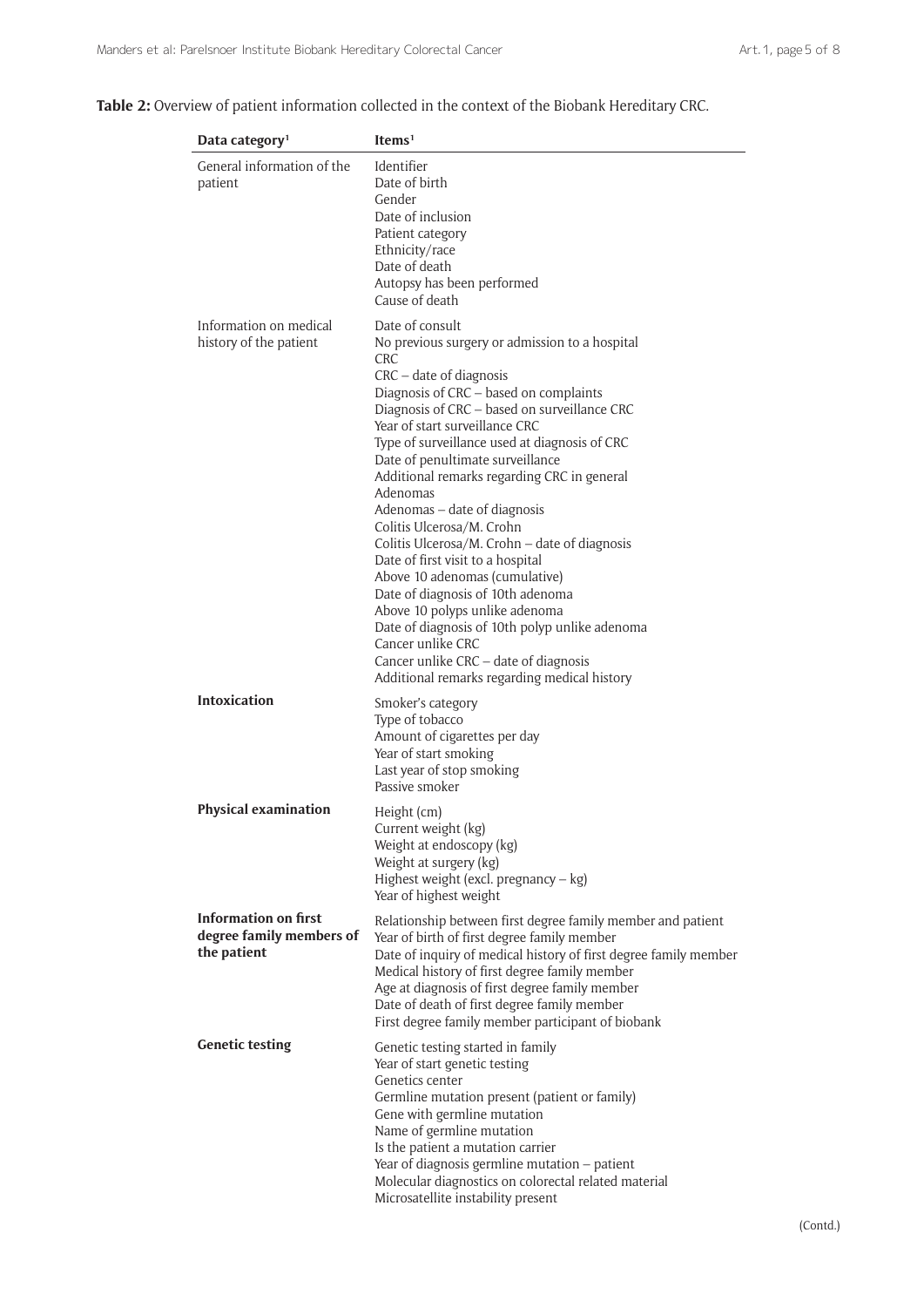| Data category <sup>1</sup>                                                      | Items <sup>1</sup>                                                                                                                                                                                                                                                                                                                                                                                                                                                                                                                                                                                                                                                                |
|---------------------------------------------------------------------------------|-----------------------------------------------------------------------------------------------------------------------------------------------------------------------------------------------------------------------------------------------------------------------------------------------------------------------------------------------------------------------------------------------------------------------------------------------------------------------------------------------------------------------------------------------------------------------------------------------------------------------------------------------------------------------------------|
|                                                                                 | IHC MLH1<br>IHC MSH <sub>2</sub><br>IHC MSH6<br><b>IHC PMS2</b><br>Hypermethylation<br>Additional remarks regarding molecular diagnostics - other                                                                                                                                                                                                                                                                                                                                                                                                                                                                                                                                 |
| <b>Endoscopic examination</b>                                                   | Endoscopy<br>Date of endoscopy<br>Type of endoscopy<br>Indication for endoscopy<br>Total number of polyps (endoscopy)<br>Location of endoscopy<br>Number of polyps per location (endoscopy)                                                                                                                                                                                                                                                                                                                                                                                                                                                                                       |
| Lesion $-$ endoscopy<br>(>10 polyps, registration<br>of additional information) | Polyp number<br>Location of lesion<br>Distance between lesion and anus (cm - stretched endoscope)<br>Size of lesion $(mm - endoscopy)$<br>Form of lesion<br>Type of lesion (macroscopic - endoscopy)<br>Radically removed (macroscopic – endoscopy)<br>Treatment of lesion (endoscopy)                                                                                                                                                                                                                                                                                                                                                                                            |
| <b>Surgery</b>                                                                  | Surgery<br>Date of surgery<br>Type of surgery<br>Location of the tumor<br>Location of distant metastasis<br>Stoma<br>Stoma – temporary or permanent<br>Preoperative radiotherapy<br>Date of start preoperative radiotherapy<br>Total dose of preoperative radiotherapy (gray - cumulative)<br>Total of preoperative radiotherapy fractions<br>Preoperative chemotherapy<br>Type of preoperative chemotherapy<br>Date of start preoperative chemotherapy<br>Total of preoperative chemotherapy cycles                                                                                                                                                                              |
| Pathology                                                                       | Histology<br>Histological grade<br>Tumor size (pT)<br>Number of removed lymph nodes - surgery<br>Number of positive lymph nodes - surgery<br>Number of removed polyps/adenomas - surgery<br>Location of regional metastasis<br>Lymphocytic infiltration<br>Adenoma (surgery)<br>Location per adenoma (surgery)<br>Number of adenomas (surgery)<br>Size of largest adenoma (mm - surgery)<br>Location largest adenoma (surgery)<br>Hyperplastic polyps (surgery)<br>Number of hyperplastic polyps (surgery)<br>Additional remarks regarding tissues removed at surgery<br>Type of removed material - endoscopy<br>Type of lesion<br>Type of adenoma<br>Type of dysplasia (adenoma) |
| Data on biomaterial                                                             | Collecting time<br>Specimen type<br>Sample code<br>Storage type                                                                                                                                                                                                                                                                                                                                                                                                                                                                                                                                                                                                                   |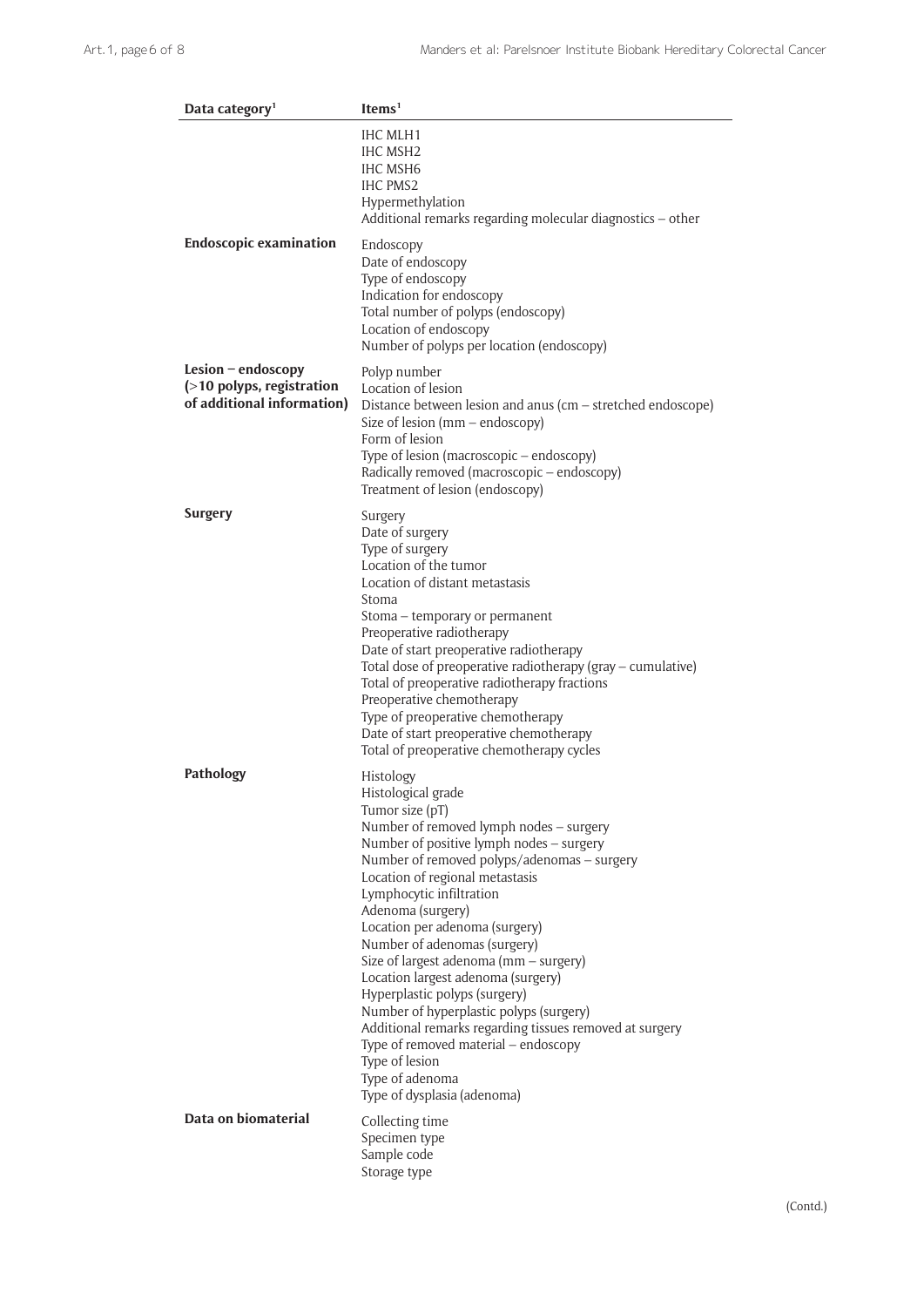| Data category <sup>1</sup> | Items <sup>1</sup>     |
|----------------------------|------------------------|
|                            | Tissue status          |
|                            | <b>Biopsy location</b> |
|                            | Carcinoma location     |
|                            | Collection method      |
|                            | Amount of tissue       |
|                            | DNA concentration      |
|                            | DNA quality            |
|                            | SOP respected?         |
|                            | SOP deviation          |
|                            | Other SOP deviation    |

CRC = colorectal cancer.

<sup>1</sup> Not all data is available for all patients.

| Table 3: Overview of the categories of participants that can be included in the Biobank Hereditary CRC. |  |
|---------------------------------------------------------------------------------------------------------|--|
|---------------------------------------------------------------------------------------------------------|--|

| <b>Patient</b><br>Categorical | <b>Description</b>                                                                                                         | <b>Number of included</b><br>participants <sup>1</sup> |
|-------------------------------|----------------------------------------------------------------------------------------------------------------------------|--------------------------------------------------------|
|                               | Patient with CRC diagnosed before the age of 70 years                                                                      | 1,120                                                  |
| 2                             | Patient with CRC with a germline mutation present in the family for hereditary<br>CRC or polyposis                         | 97                                                     |
| 3                             | Patient with an adenoma diagnosed before the age of 40 years                                                               | 167                                                    |
| 4                             | Patient with an adenoma with a germline mutation present in the family for<br>hereditary CRC or polyposis                  | 214                                                    |
| 5                             | Patient with polyposis (FAP, AFAP, MAP, juvenile polyposis)                                                                | 243                                                    |
| 6                             | Patient with cumulative more than 10 adenomas                                                                              | 178                                                    |
| 7                             | Patient with other polyposis syndrome than described in category 5<br>(e.g. Peutz Jeghers, PTEN Hamartome Tumour Syndrome) | 133                                                    |
| 8                             | Patient with CRC and a germline mutation for hereditary CRC or polyposis                                                   | 141                                                    |
| 9                             | Healthy individual with a germline mutation for hereditary CRC or polyposis                                                | 374                                                    |
| 10                            | Patient with an adenoma and a germline mutation for hereditary CRC or polyposis                                            | 211                                                    |

CRC = colorectal cancer.

<sup>1</sup>A participant can appear in more than one category.

#### **Clinical characteristics of patients/source**

A full clinical characterization, including demographic data, details on medical and family history plus endoscopy and surgery, results of microsatellite instability and molecular genetic tests and follow-up is specified for the Biobank Hereditary CRC (**Table 2**).

#### **Vital state of patients/source**

All patients are alive at inclusion.

## **Size of the bioresource**

Currently, the Biobank Hereditary CRC contains different biomaterials (e.g. DNA, plasma, serum and/or tissue) from 1,967 participants. The current number of included patients per patient category is shown in **Table 3**.

# **Clinical diagnosis of patients/source** See **Table 3**.

#### **Pathology diagnosis**

Colorectal carcinoma and adenoma.

#### **Control samples**

The Biobank Hereditary CRC does not collect control samples from individuals without a proven CRC and/or Polyposis related germline mutation or who are not at an increased risk of hereditary CRC and/or Polyposis.

#### **Biospecimen type**

**Table 1** summarizes the variety of biomaterials that can be collected per participant of the Biobank Hereditary CRC. However, the specific collection of the biomaterials depends on the patient category, e.g. tissue will only be collected of the patients who have been diagnosed with CRC and were surgically treated in one of the participating UMCs.

# **Release date**

Biomaterial and the matching clinical data are currently available.

#### **Access criteria**

Scientific researchers, who are not necessarily linked to the Biobank Hereditary CRC, but who are working in the field of